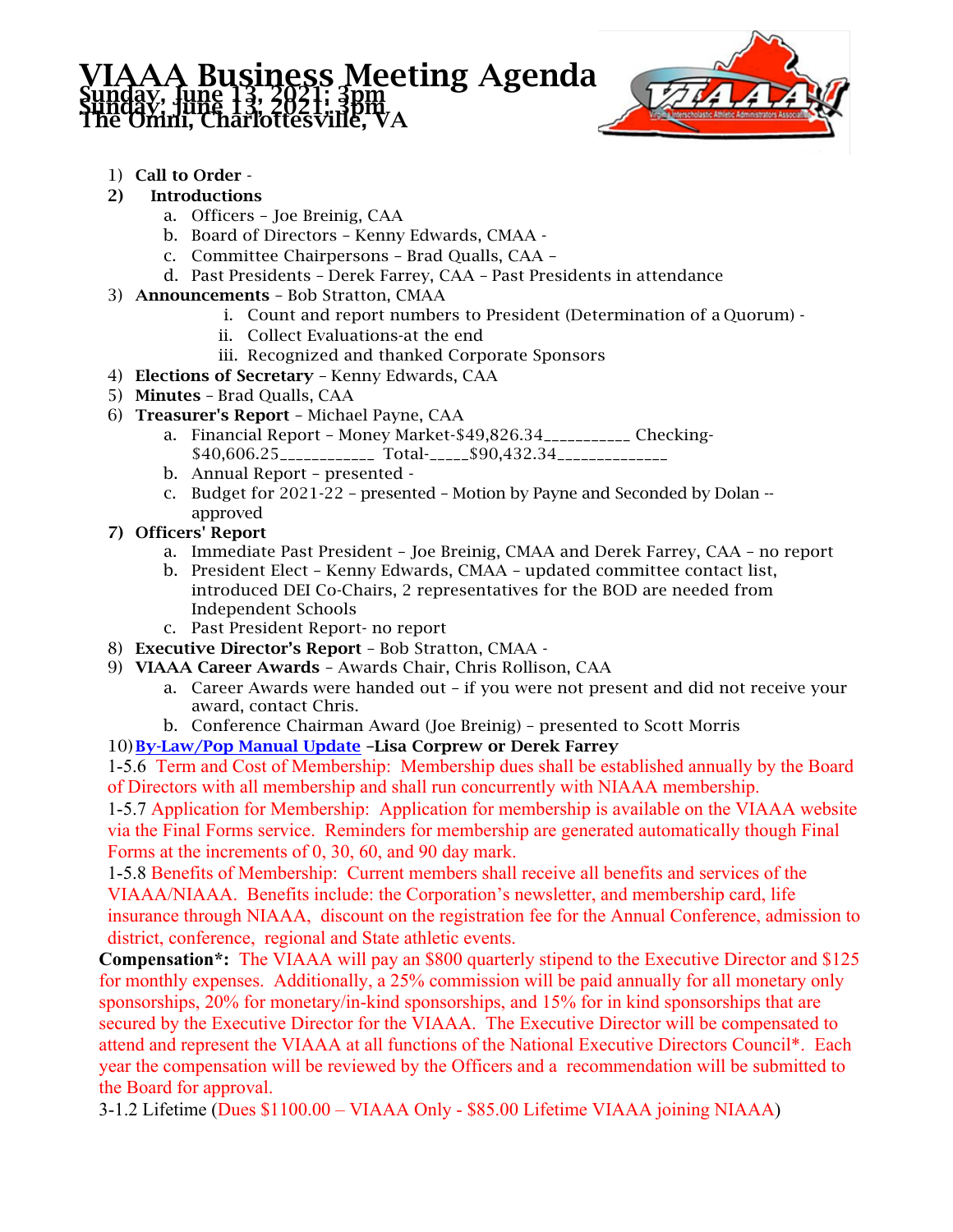## **Business Meeting Agenda** Sunday, June 13, 2021; 36th<br>The Omni, Charlottesville, VA



3-1.4 Retired (Dues \$30.00 – VIAAA Only) – Open to any retired member from education who has been an active member of the Association for eight years.

3-1.5 **Allied (Dues \$25.00 – is for individuals who are not in athletic administration and who would like to support the VIAAA and Lifetime members who are no longer involved in athletic administration but have not retired. (Should be taken out of the pop manual?)**

## **3-2 TERM OF MEMBERSHIP**

3-2.1 Membership dues – Membership dues shall be established annually by the Board of Directors. The term of membership will run concurrent with the NIAAA membership.

3-2.2 Renewal – Membership will run concurrent with the NIAAA membership.

3-2.3 Applications – Application for membership shall be made to Membership Committee using the Final Forms online platform.

## **4-1 OFFICER NOMINATION PROCEDURE**

4-1.1 All upcoming openings will be announced at the VIAAA Annual Conference Regional meetings (one year in advance).

4-1.2 Vacancies will be announced in the A.D.mission.

4-1.3 Applications will be due by January 15. President-Elect applications are due by December 1 and will go to the Immediate Past-President. All other applications will go to the President-Elect.

4-1.4 The January meeting minutes will announce all candidates to the membership.

4-1.5 The officers will nominate a slate for all offices except President-Elect.

4-1.6 Applications for the office of President-Elect must be submitted to the Immediate Past President by December 1 of each year. At its January meeting, the Past President's Council votes on the applicants for President-Elect and presents one nominee to the Board of Directors. The Board shall affirm the Past President Council's recommendation of President-Elect by a majority vote at its January meeting.

- Motion made to accept the changes above -- Lilly, seconded by Phelps -- Approved

11) Committee Reports – Kenny Edwards, CAA –

Reviewed committee reports from the BOD Meeting – can be found in BOD Minutes from 6/13/21

12) President's State of the Association Report – Joe Breinig, CAA

13) Unfinished Business – Bob Stratton, CMAA

- a. Honoring Bruce Bowen, CMAA and Dave Nelson, CMAA for their Service
- b. All NIAAA award submissions have been sent in by timelines.
- 14) New Business Joe Breinig, CMAA
	- a. Approval of the Treasurer Stipend (\$1000 annually) Motion made by Peters, Seconded Robinson – approved – Payne abstained
	- b. Announcement of the appointment of the new secretary Congratulations to Matthew Pearman
	- c. National Conference
		- i. December 10-14, 2021 Denver, Colorado
		- ii. December 9-13, 2022 Nashville, Tennessee
		- iii. December 15-19, 2023 Orlando, Florida
		- iv. December 13-17, 2024 Austin, Texas.

- d. State Conference
	- i. 2022 Charlottesville, VA The Omni. 1. March 22-25-,2022
- e. Changing of the gavel—Derek Farrey, CAA and Joe Breinig
- f. Presidents Ring----Bob Stratton

15) Adjournment – Motion made by Kemper, Seconded by Peters -- Approved – 3:54pm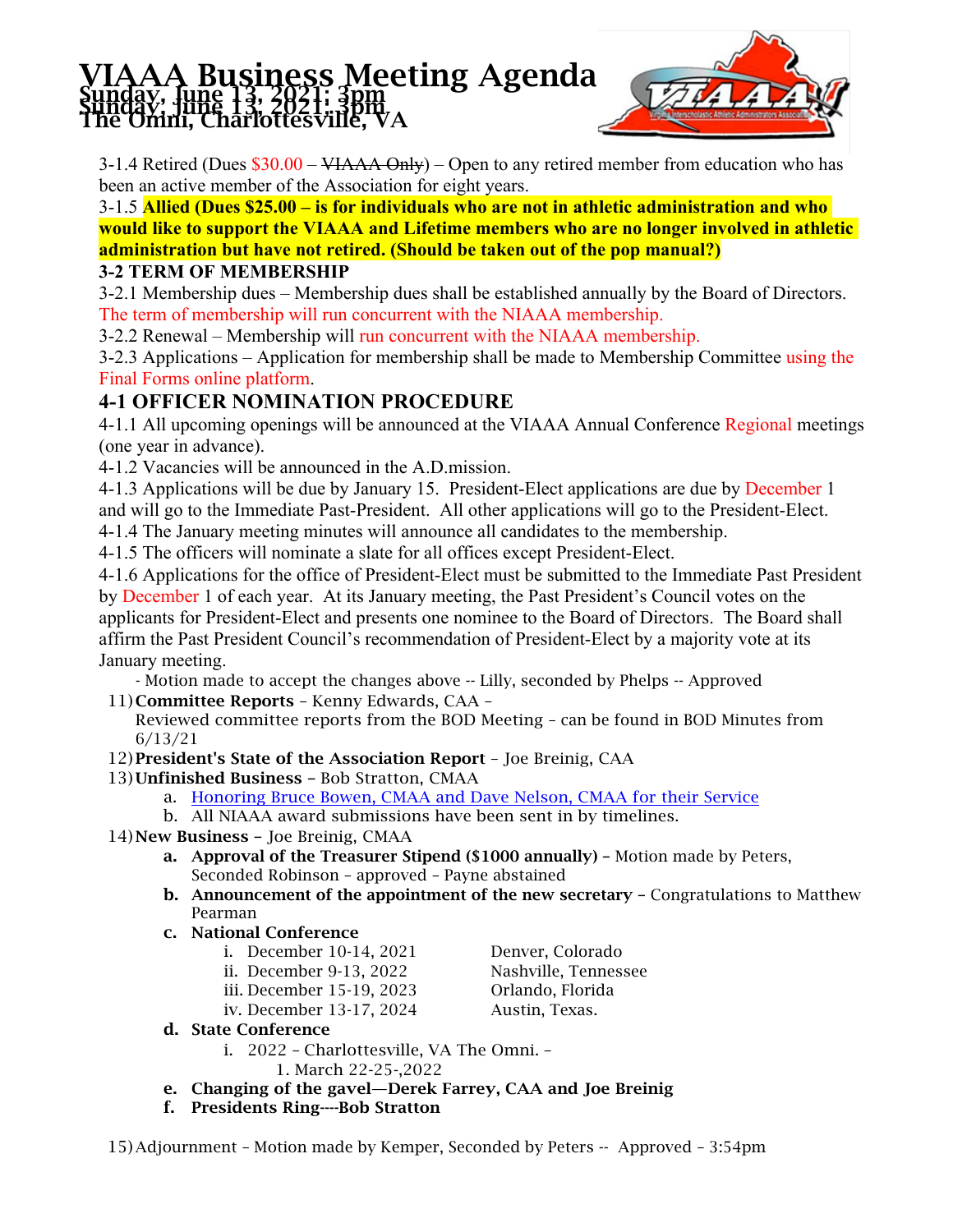



Regional Door Prizes 50/50 raffle